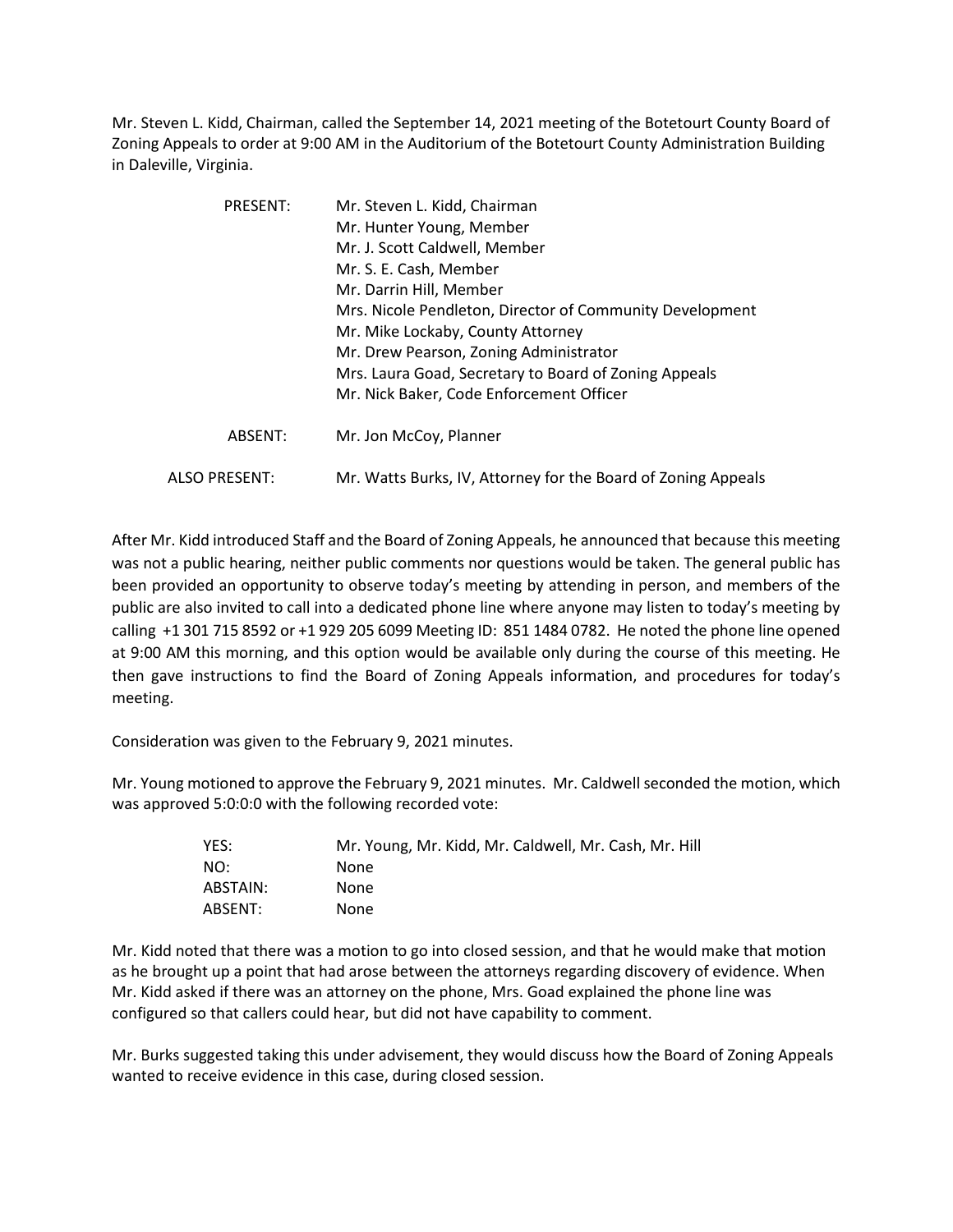Mr. Kidd agreed and then motioned to go into closed session for the purpose of consultation with legal counsel employed or retained by a public body regarding specific legal matters requiring the provision of legal advice by such counsel pursuant to Section 2.2-3711A(8) of the Code of Virginia of 1950, as amended in regard to an appeal of the Zoning Administrator's determination on the validity of Special Exception Permit authorizing a Utility Wind Energy System.

Mr. Young seconded the motion, which was approved with the following recorded vote:

| YES:     | Mr. Young, Mr. Kidd, Mr. Caldwell, Mr. Cash, Mr. Hill |
|----------|-------------------------------------------------------|
| NO:      | None                                                  |
| ABSTAIN: | None                                                  |
| ABSENT:  | None                                                  |

At 11:05 AM, Mr. Kidd motioned to return to regular session and adopted the following resolution read by Mr. Kidd:

BE IT RESOLVED, it is certified that to the best of each Board of Zoning Appeals member's knowledge only public business matters lawfully exempt from open meeting requirements and only such matters as were identified in the motions to go into Closed Session were heard, discussed or considered during the Closed Session.

Mr. Caldwell seconded the motion, which was unanimously approved 5:0:0:0 with the following recorded vote by roll call:

When some members responded with "present" instead of "yes", Mr. Burks requested a roll call with a response of "yes" or "no" to be given.

| Mr. Hill, Mr. Young, Mr. Kidd, Mr. Caldwell, Mr. Cash |
|-------------------------------------------------------|
| None                                                  |
| None                                                  |
| None                                                  |
|                                                       |

Mr. Kidd confirmed with Mrs. Goad that the phone issue had been resolved.

Mr. Kidd asked Ms. Anne Neil Cosby from the McGuire Woods LLP law firm in Richmond, VA if she wanted to address the Board.

Ms. Cosby asked about procedures and counsel's proposals.

Mr. Burks asked her to outline her preferred method of briefing, the County could then give its preferred method and the Board of Zoning Appeals would make the decision.

Ms. Cosby proposed some process to try to condense that information so that it would be in a summary document, and her clients' preference would be some sort of equal opportunity for the parties to provide the findings of fact and conclusions of law for each party, which she said she wanted the formal submittal